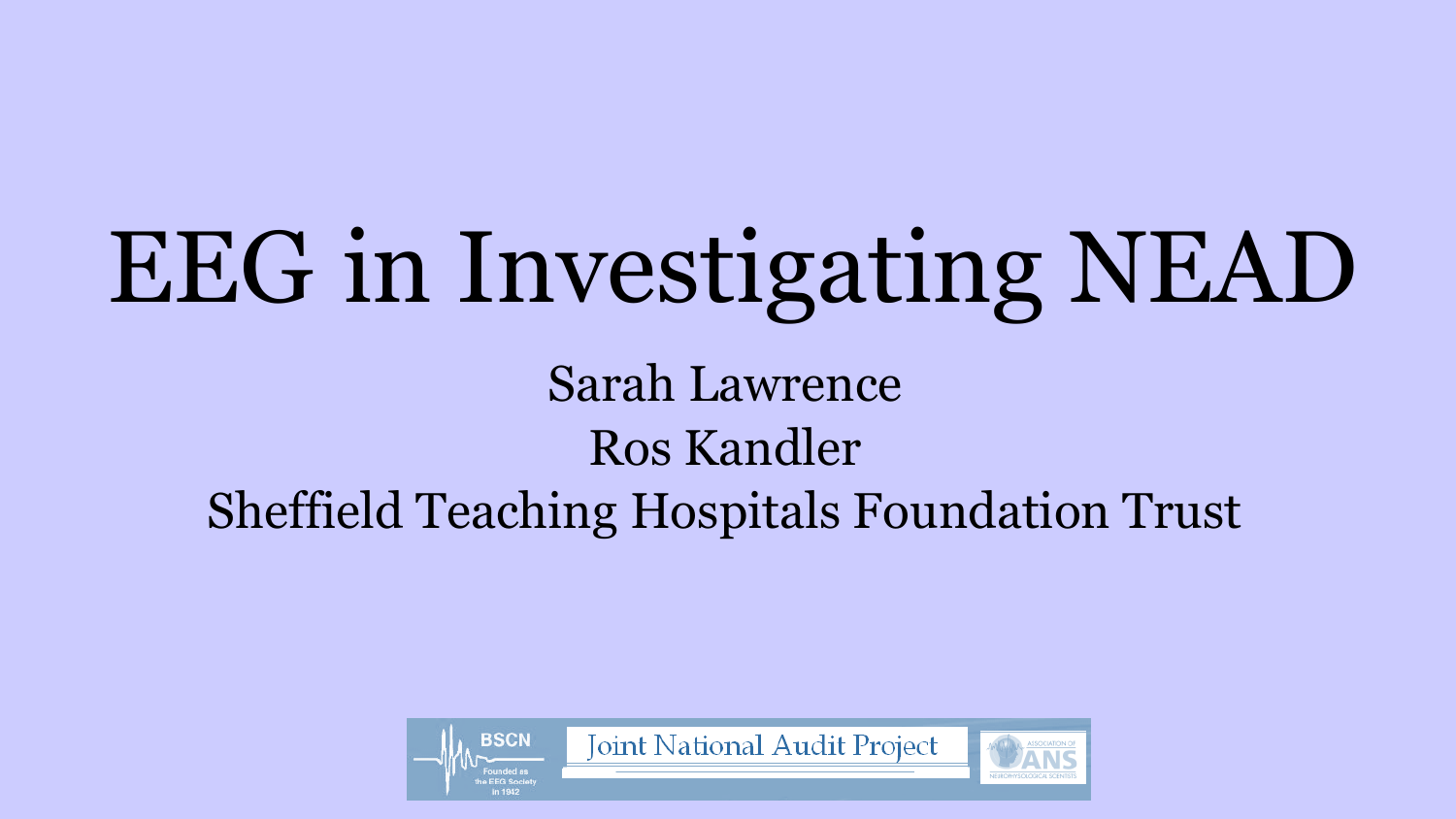### Aims

#### Assess the role of verbal suggestion in inducing PNES

- The effect of suggestion on the yield of PNES
- The effect of the number of times suggestion used on yield
- Provocation of non habitual attacks by use of suggestion

#### Assess other factors which may influence capture of PNES

- Length of recording
- Presence of extra personnel in the room
- Whether electrodes are in place

#### Assess patient safety in EEG for PNES

- Incidence of adverse events
- Availability of professional help for severe PNES

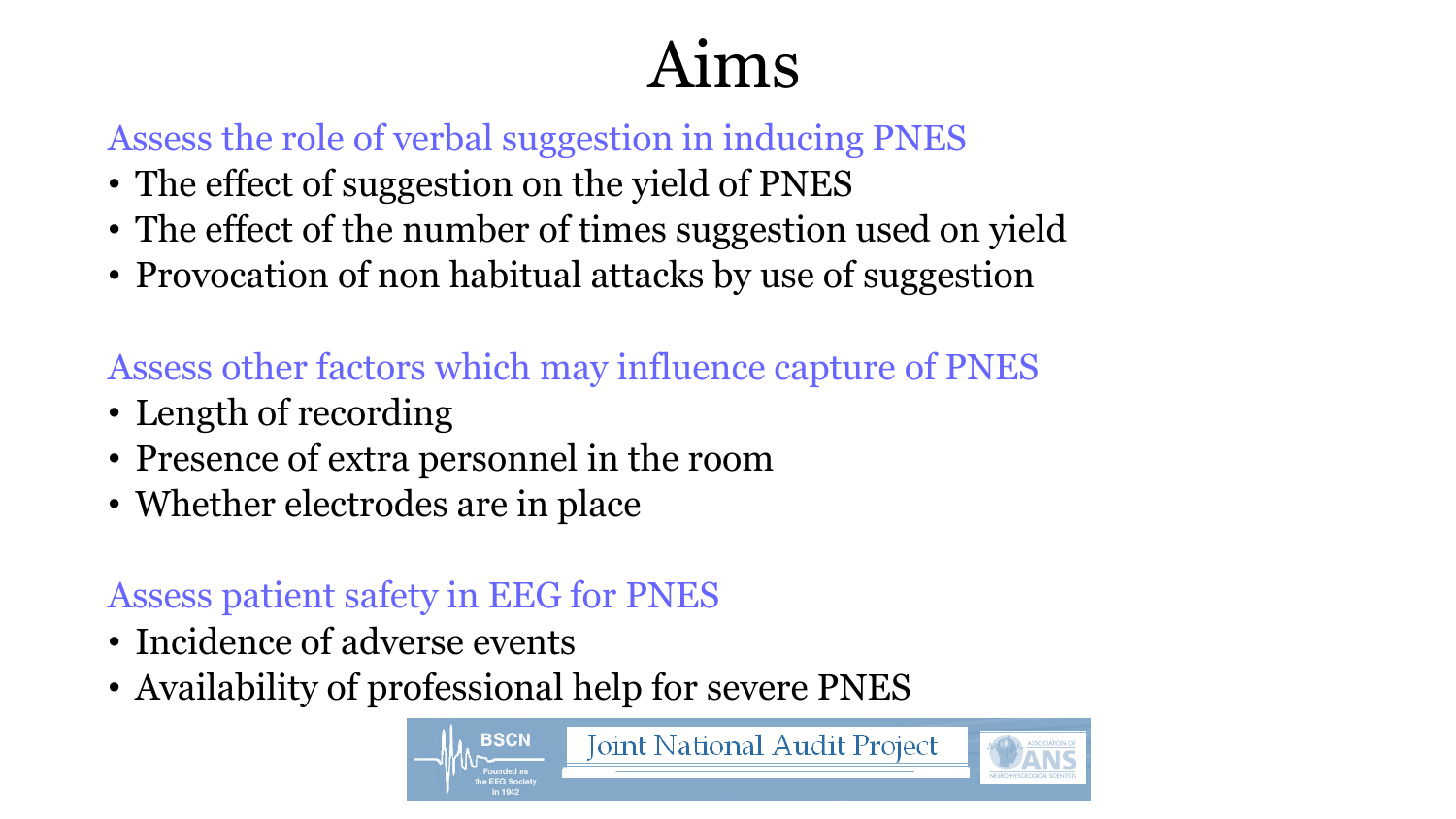#### Joint National Audit Project

**FORM B: Please complete for all routine/prolonged/sleep EEGs over the age of 5**

| <b>Postcode of Centre</b><br>(Please complete)                                     |  | <b>Local EEG</b><br>number |      |                                                                                    | Project code<br>(Do not complete $-$                               |  |  |
|------------------------------------------------------------------------------------|--|----------------------------|------|------------------------------------------------------------------------------------|--------------------------------------------------------------------|--|--|
|                                                                                    |  | (Please complete):         |      |                                                                                    | for office use only)                                               |  |  |
| 1. Patient Details:                                                                |  |                            |      |                                                                                    |                                                                    |  |  |
|                                                                                    |  |                            | Age: | .                                                                                  |                                                                    |  |  |
| Gender:                                                                            |  |                            |      | M/F                                                                                |                                                                    |  |  |
| Type of Recording:                                                                 |  |                            |      | Routine / Prolonged / Sleep                                                        |                                                                    |  |  |
| Length of Recording:                                                               |  |                            |      |                                                                                    |                                                                    |  |  |
|                                                                                    |  |                            |      |                                                                                    |                                                                    |  |  |
| 2. What was the referral diagnosis?                                                |  |                            |      | Epilepsy<br>Non-Epileptic Attack Disorder (NEAD)<br>Epilepsy and/or NEAD<br>Other  |                                                                    |  |  |
| 3. Were 'suggestive' techniques used during the recording?                         |  |                            |      | Yes/No                                                                             |                                                                    |  |  |
| 4. If suggestive techniques were used, when were they applied (circle all that     |  |                            |      |                                                                                    | Before start of recording                                          |  |  |
| occurred)                                                                          |  |                            |      |                                                                                    | During resting record                                              |  |  |
|                                                                                    |  |                            |      |                                                                                    | <b>Before Hyperventilation</b><br><b>Before Photic Stimulation</b> |  |  |
|                                                                                    |  |                            |      |                                                                                    |                                                                    |  |  |
| 5. Who was present for the duration of the recording other than yourself? (circle  |  |                            |      | Friend/Relative/Carer                                                              |                                                                    |  |  |
| all that apply)                                                                    |  |                            |      |                                                                                    | Doctor                                                             |  |  |
|                                                                                    |  |                            |      | Nursing staff<br>Additional Clinical Physiologist(s)                               |                                                                    |  |  |
|                                                                                    |  |                            |      | No one                                                                             |                                                                    |  |  |
|                                                                                    |  |                            |      |                                                                                    |                                                                    |  |  |
| 6. Did a clinical attack occur during this hospital visit for EEG?                 |  |                            |      | Yes: Proceed to question 7 & continue<br>No: Do not complete any further questions |                                                                    |  |  |
| 7. At what point in the recording did the patient have the attack (circle all that |  |                            |      |                                                                                    | Before start of recording or during preparation                    |  |  |
| apply)                                                                             |  |                            |      | Resting record                                                                     |                                                                    |  |  |
|                                                                                    |  |                            |      | Hyperventilation<br>Photic stimulation                                             |                                                                    |  |  |
|                                                                                    |  |                            |      |                                                                                    | After EEG electrodes disconnected                                  |  |  |
| 8. How many minutes after the start of the recording did the attack occur?         |  |                            |      |                                                                                    |                                                                    |  |  |
| 9. Was the attack:                                                                 |  |                            |      |                                                                                    |                                                                    |  |  |
|                                                                                    |  |                            |      | Epileptic<br>Psychogenic Non-Epileptic                                             |                                                                    |  |  |
|                                                                                    |  |                            |      | Other Non-Epileptic eg breath holding, vaso-vagal                                  |                                                                    |  |  |
|                                                                                    |  |                            |      | (Please state)                                                                     |                                                                    |  |  |
|                                                                                    |  |                            |      |                                                                                    | Diagnosis uncertain                                                |  |  |
| 10. If the attack was Psychogenic Non-Epileptic, were the clinical features mostly |  |                            |      |                                                                                    | Obvious thrashing around                                           |  |  |
| (circle all that apply)                                                            |  |                            |      | Slumping                                                                           |                                                                    |  |  |
|                                                                                    |  |                            |      | Unresponsive                                                                       |                                                                    |  |  |
|                                                                                    |  |                            |      |                                                                                    | Other (please state)                                               |  |  |
| 11. Who attended the patient during the attack? (circle all that apply)            |  |                            |      | Yourself                                                                           |                                                                    |  |  |
|                                                                                    |  |                            |      | Additional Clinical Physiologist(s)                                                |                                                                    |  |  |
|                                                                                    |  |                            |      | Doctor                                                                             |                                                                    |  |  |
|                                                                                    |  |                            |      | Nursing staff                                                                      |                                                                    |  |  |
| 12. Was the recorded attack of the habitual type?                                  |  |                            |      | No                                                                                 |                                                                    |  |  |
|                                                                                    |  |                            |      |                                                                                    | Yes / Yes but less severe / Yes but more severe                    |  |  |
|                                                                                    |  |                            |      | Uncertain                                                                          |                                                                    |  |  |
| 13. Did any adverse events occur during/after the attack?                          |  |                            |      | Yes / No                                                                           |                                                                    |  |  |
| 14. If yes, what type of adverse event occurred?                                   |  |                            |      |                                                                                    | Injury to patient                                                  |  |  |
|                                                                                    |  |                            |      |                                                                                    | Patient required hospital admission                                |  |  |
|                                                                                    |  |                            |      |                                                                                    | Injury to staff                                                    |  |  |
|                                                                                    |  |                            |      |                                                                                    | Equipment damage<br>Complaint from patient/carer                   |  |  |
|                                                                                    |  |                            |      |                                                                                    | Other (please state)                                               |  |  |
|                                                                                    |  |                            |      |                                                                                    |                                                                    |  |  |
| 15. Was there unequivocal epileptiform activity in the inter-ictal EEG ie. sharp   |  |                            |      | Yes/No                                                                             |                                                                    |  |  |
| waves /spikes with or without slow waves                                           |  |                            |      |                                                                                    |                                                                    |  |  |

### Methods

- 52 EEG departments
- Pro forma for consecutive EEG patients
- 6 months
- 12, 738 responses
- Ratio of adults to children 3:1
- Ratio of male to female 1:1
- Mean age  $= 38$ , range  $5 100$

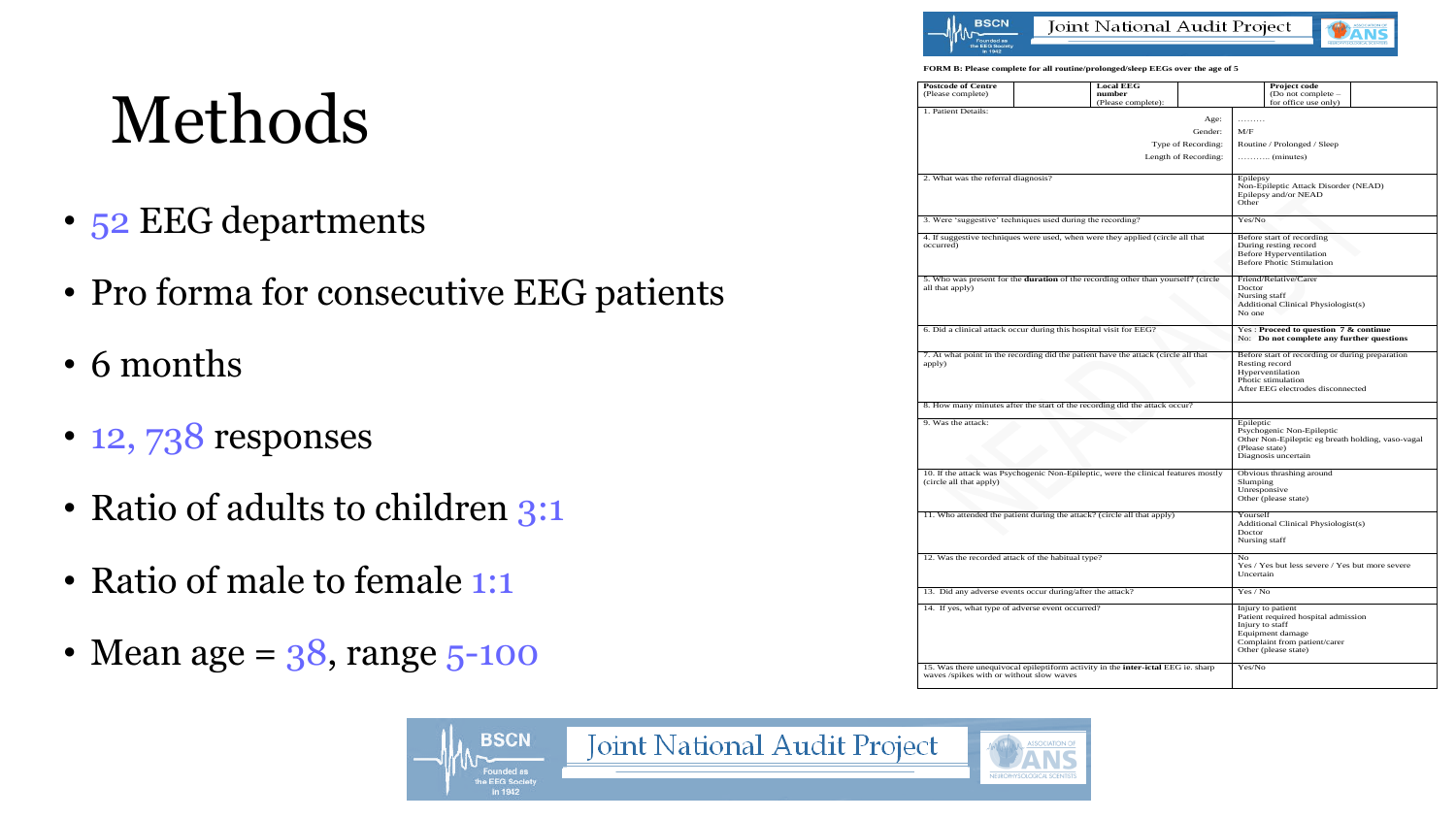### Why were Patients Referred?

Adult Referrals n =9775

Child Referrals  $n = 2963$ 

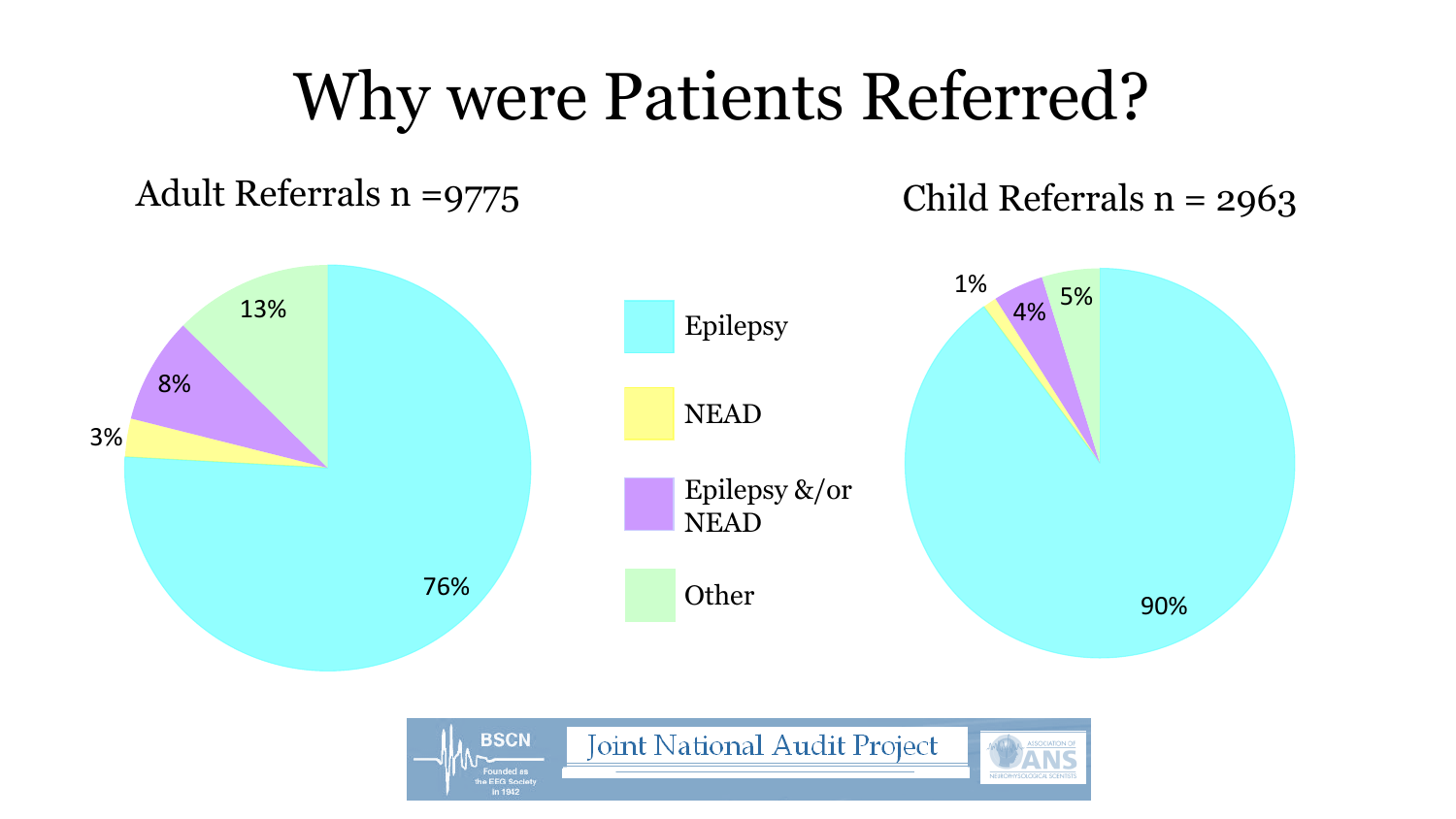## Type of Attack

886 patients had attacks during the EEG

- Psychogenic 371
- Epileptic 284
- Other non-epileptic 82
- Uncertain 149

|                            | Adults $n = 9775$ | Children $n = 2693$ |
|----------------------------|-------------------|---------------------|
| Psychogenic                | $3\%$             | $2\%$               |
| Epileptic                  | $1\%$             | 6%                  |
| <b>Other Non-epileptic</b> | $0.6\%$           | 0.7%                |

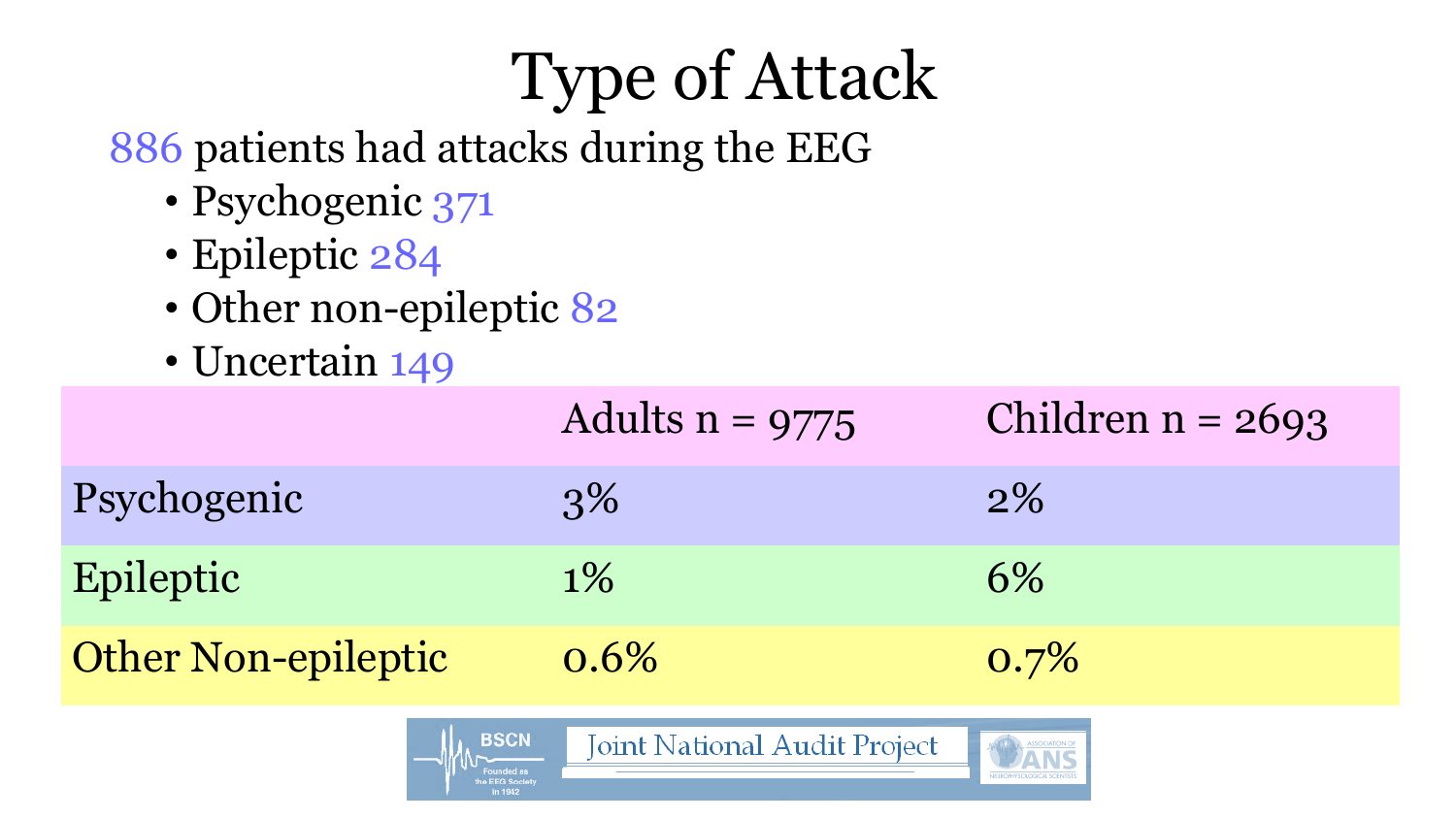### Comparison of Referral Diagnosis to Type of Attack

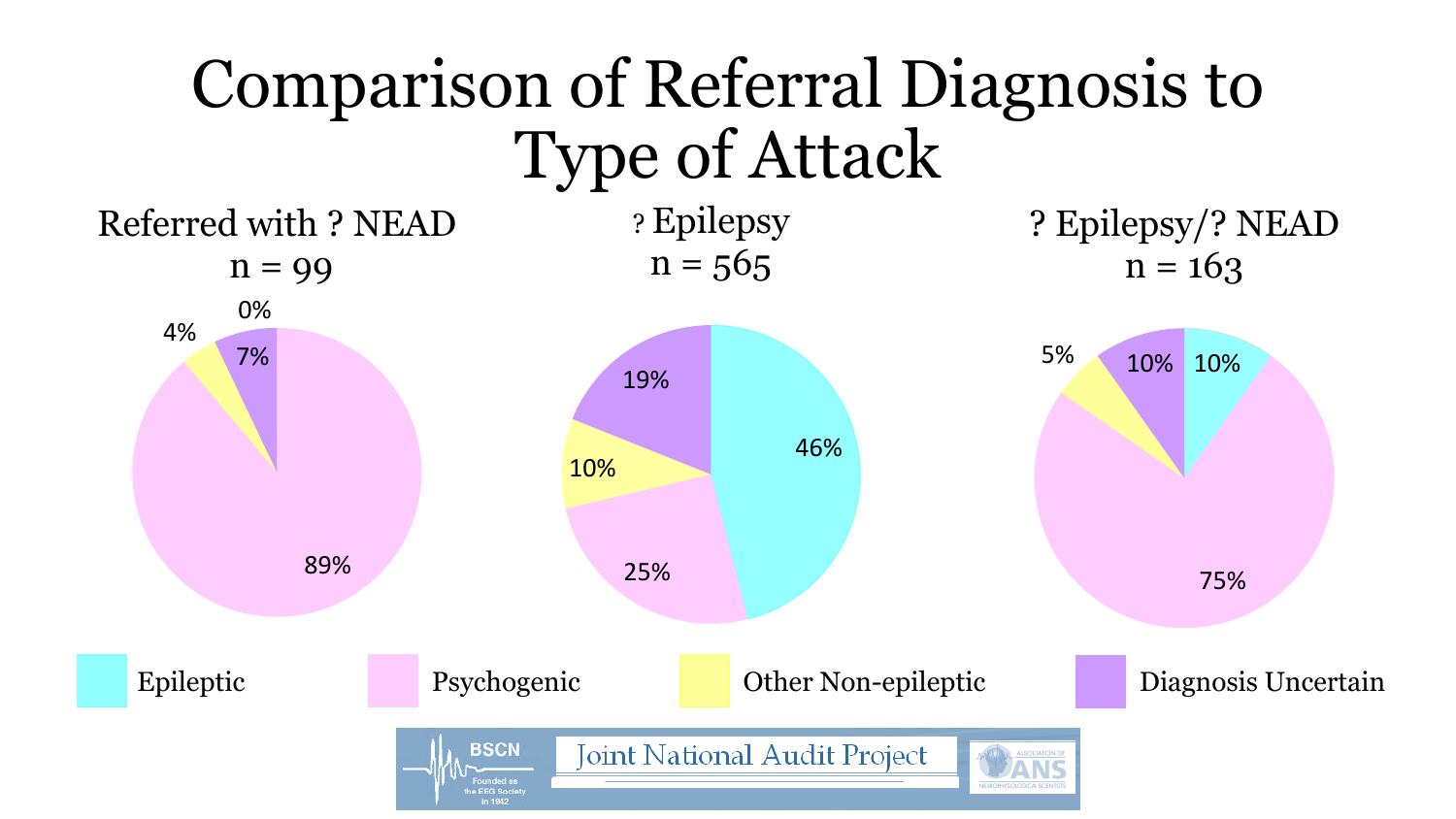### Were suggestive techniques used?

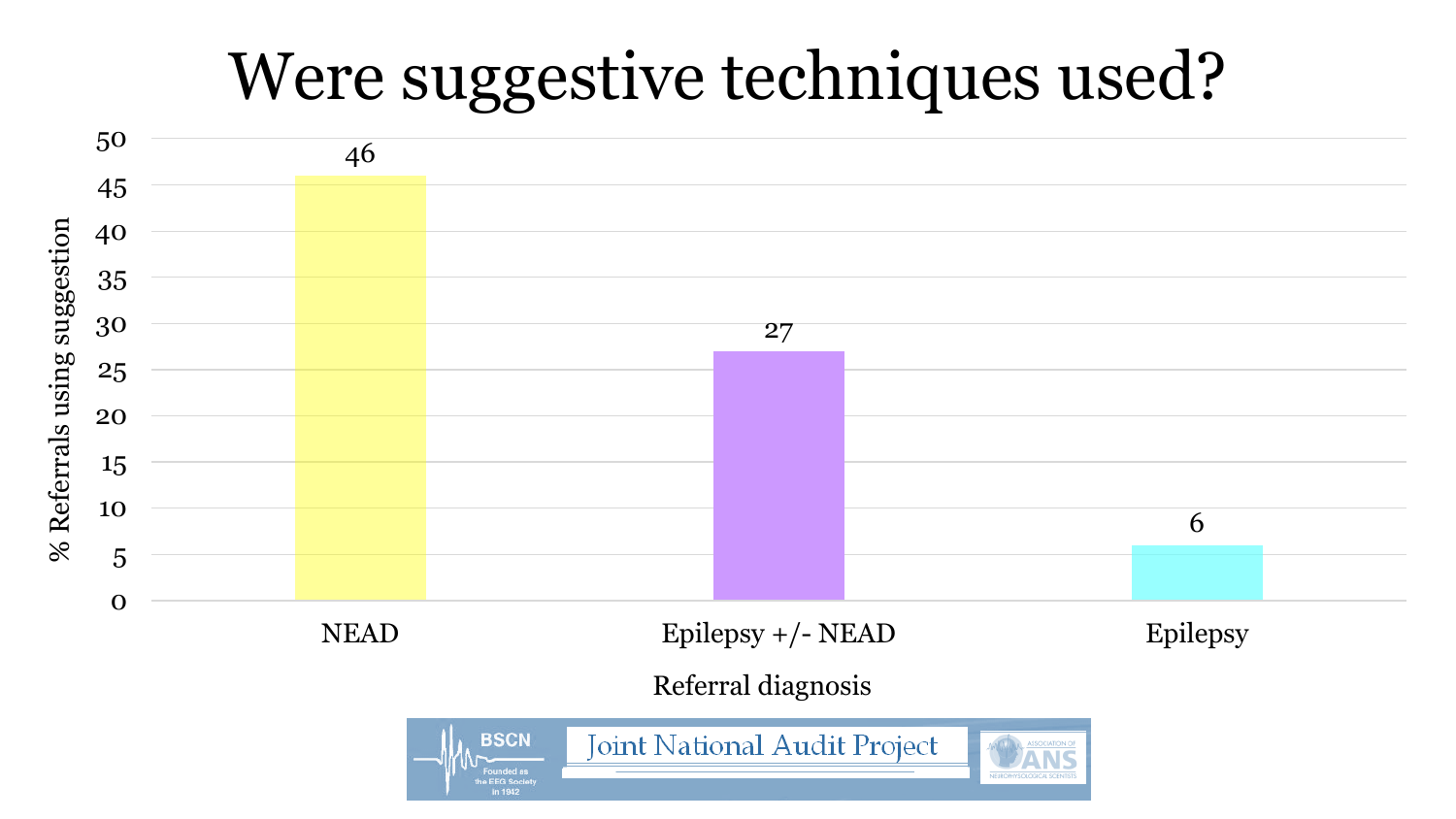### Did Suggestion Make a Difference?

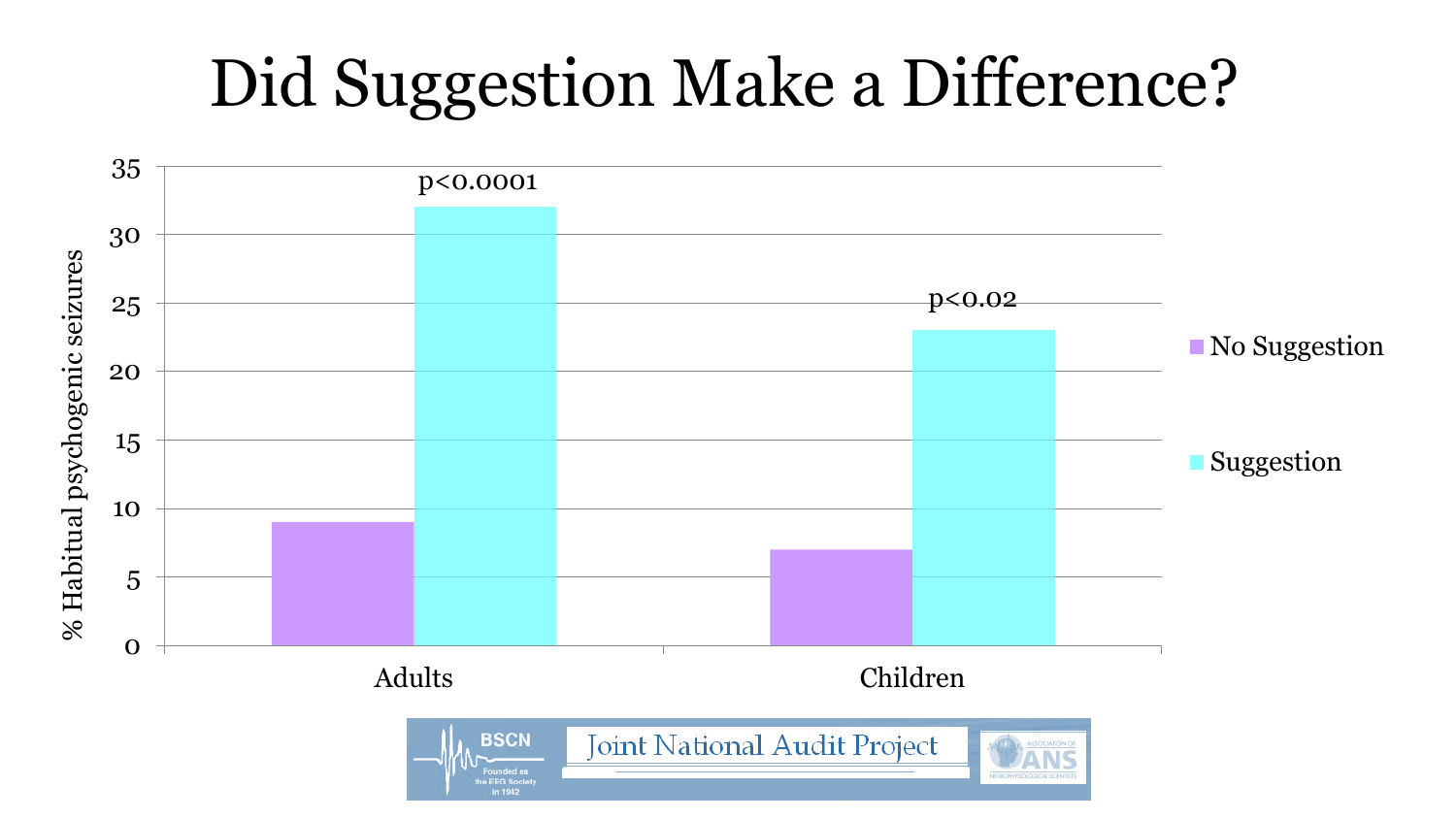#### Did number of times suggestion used make a difference?



Number of times suggestion used

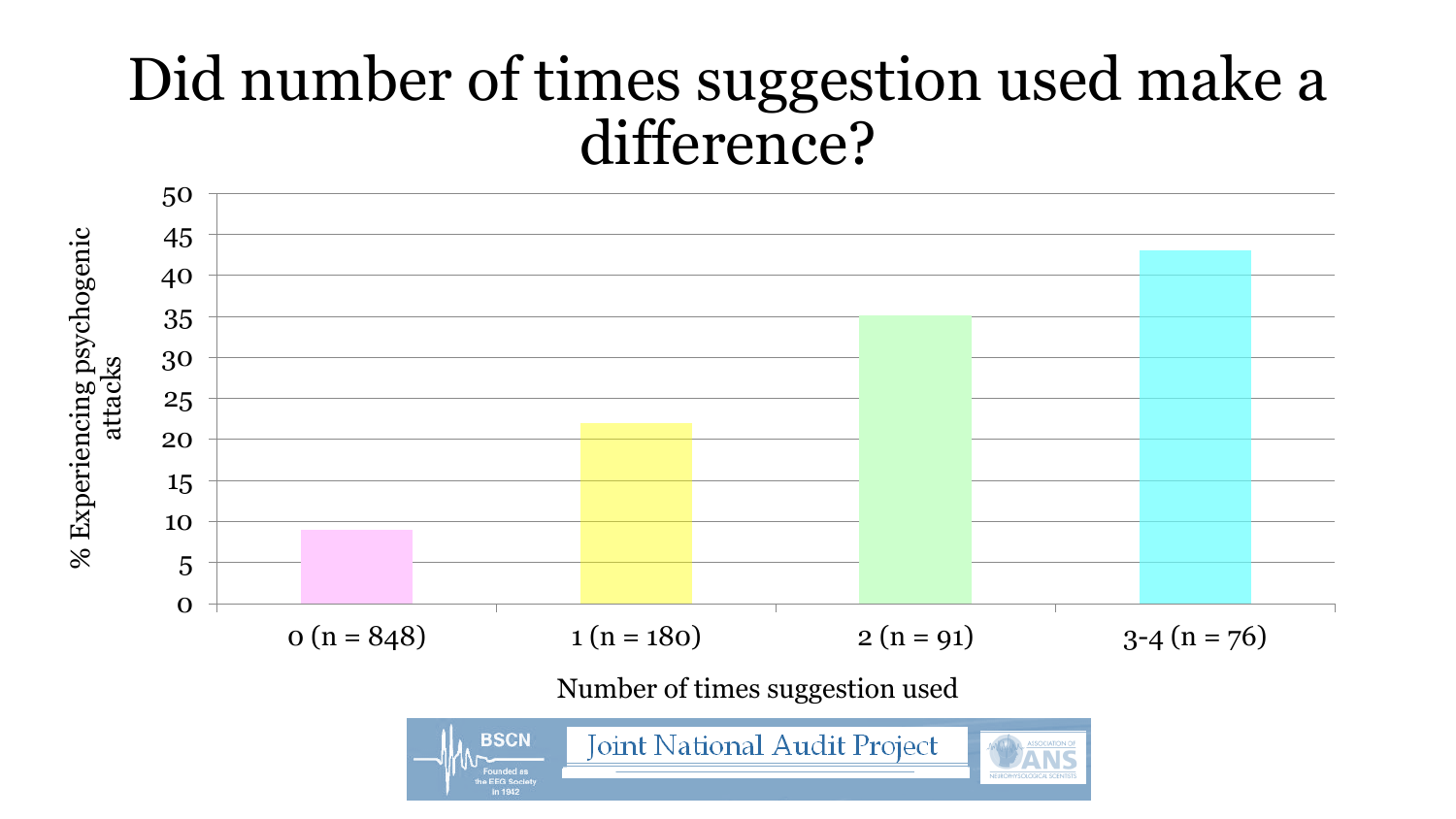#### Does suggestion provoke non-habitual attacks?

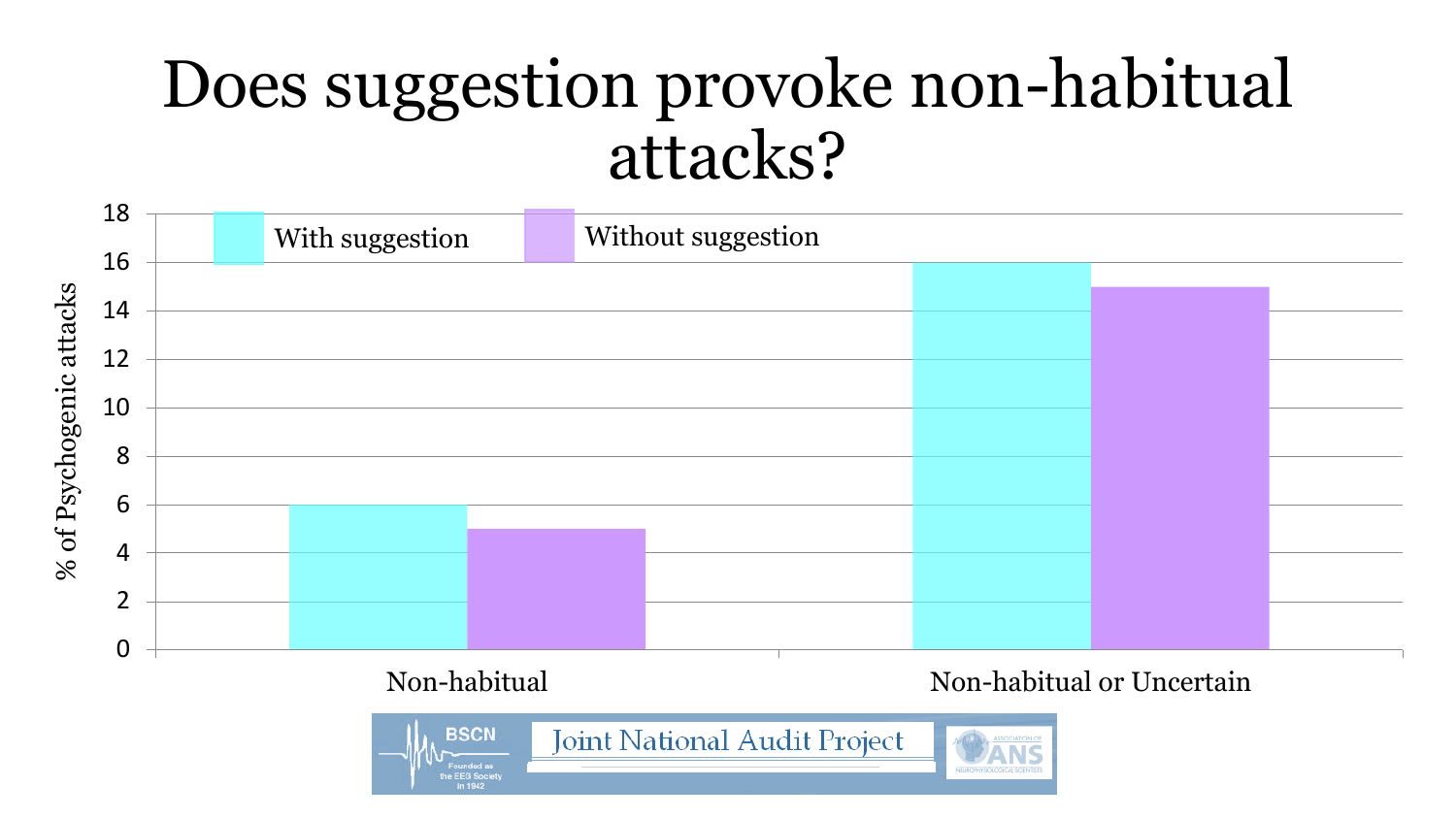### Does prolonging the EEG increase yield of attacks?

Timing of psychogenic seizure from start of EEG



Minutes from start of EEG

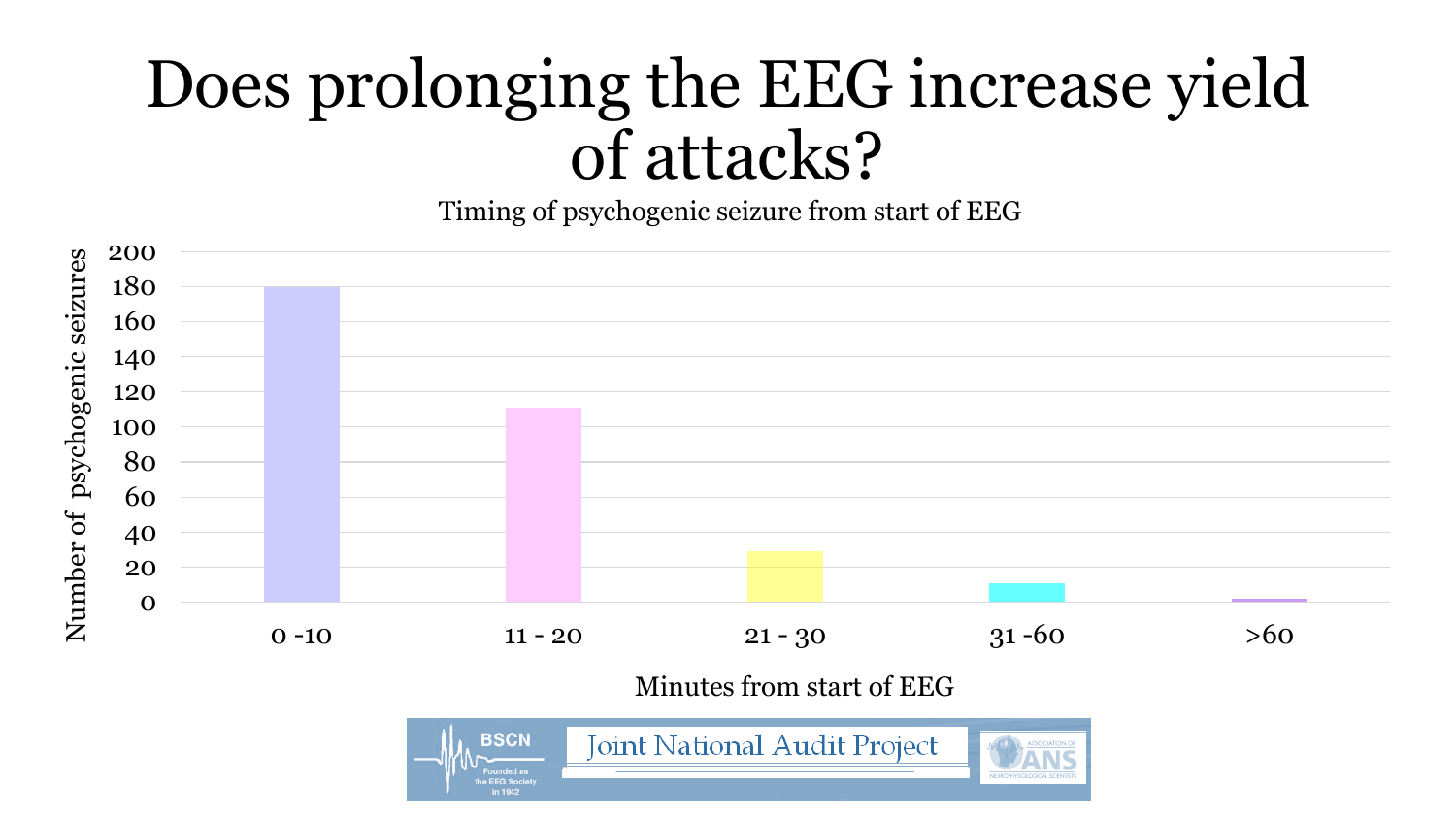#### Do PNES occur when electrodes not in situ?

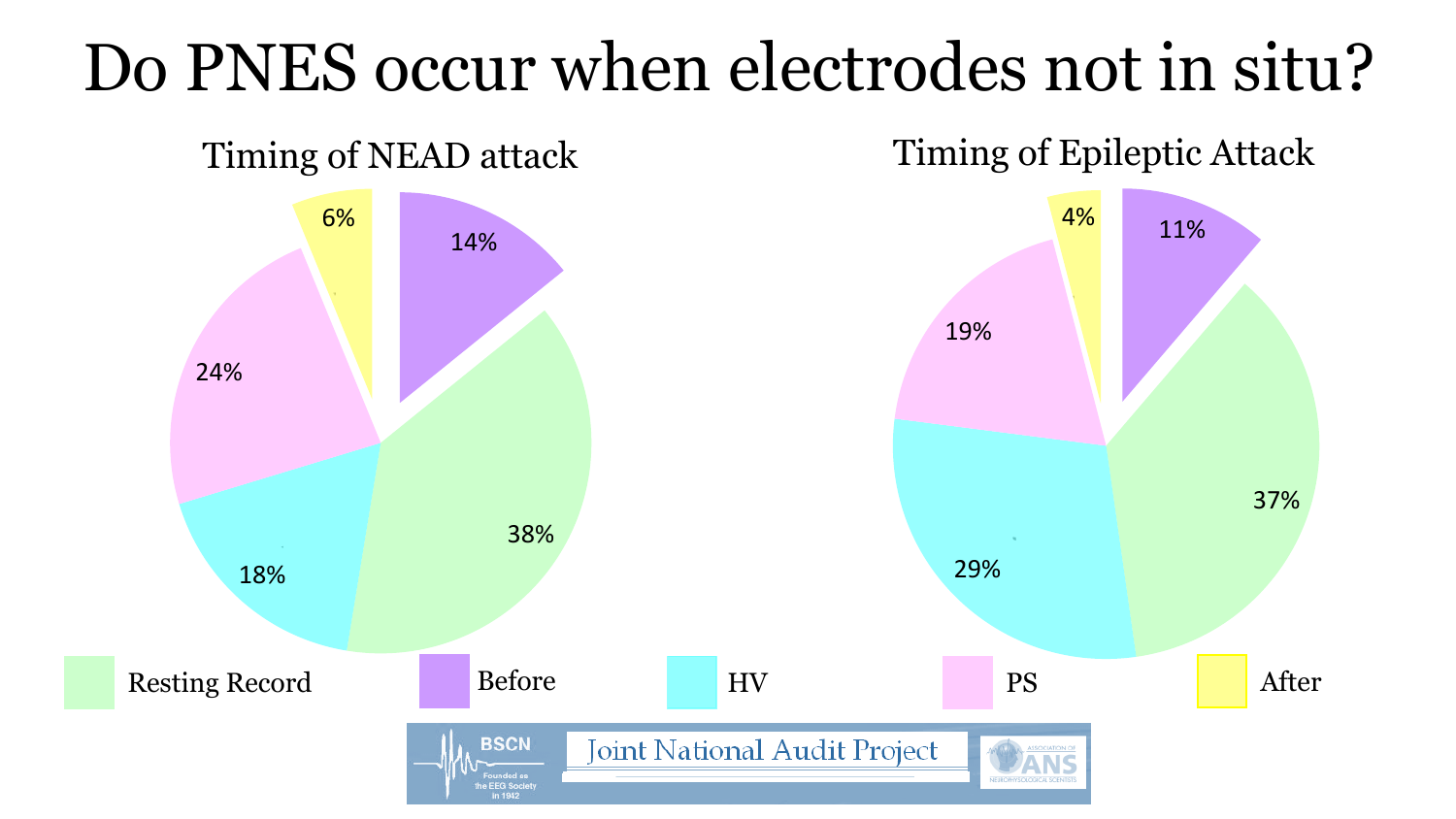#### Does having extra people in the room help to induce PNES?



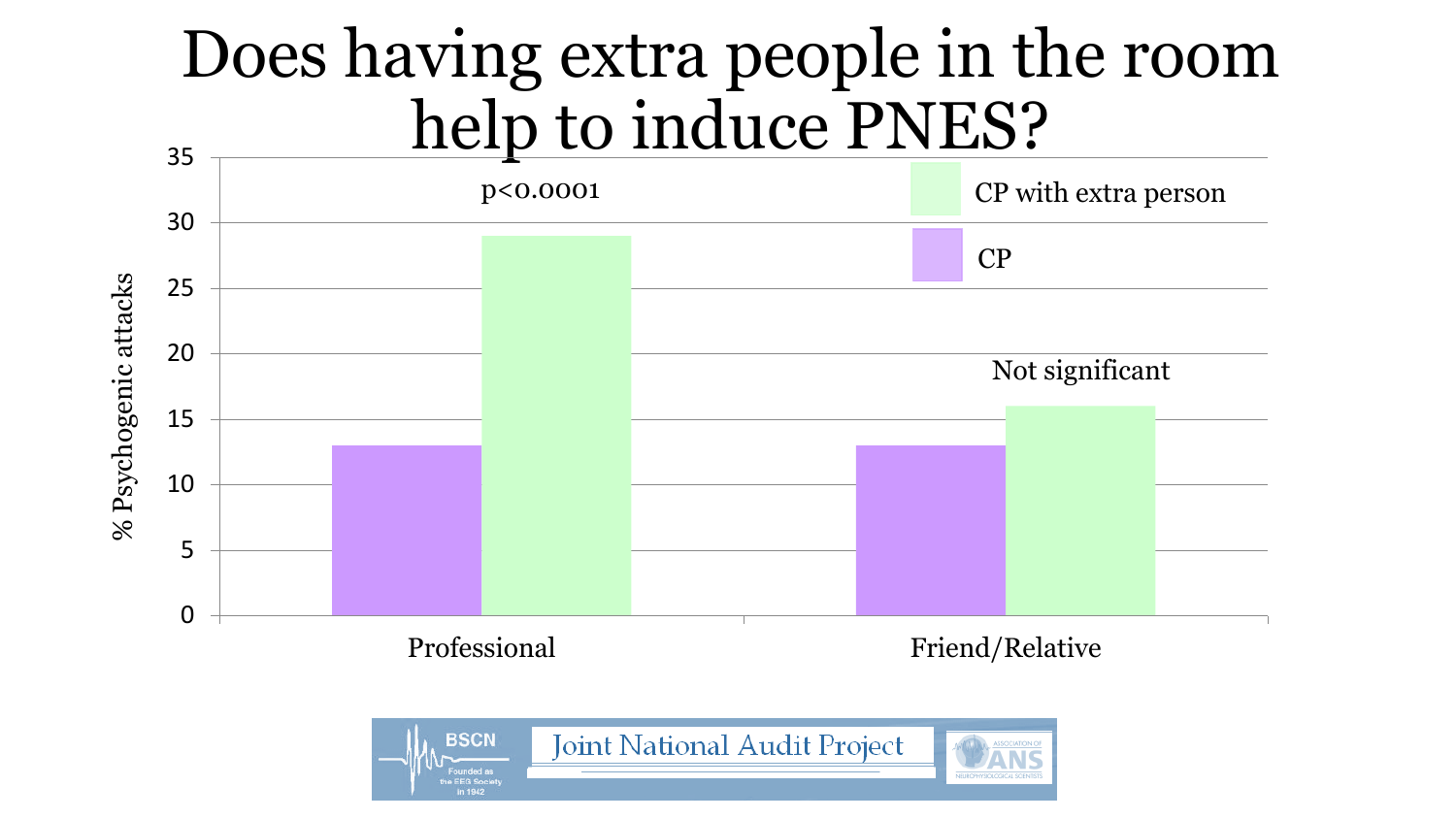#### Safety: were there any adverse events from PNES?

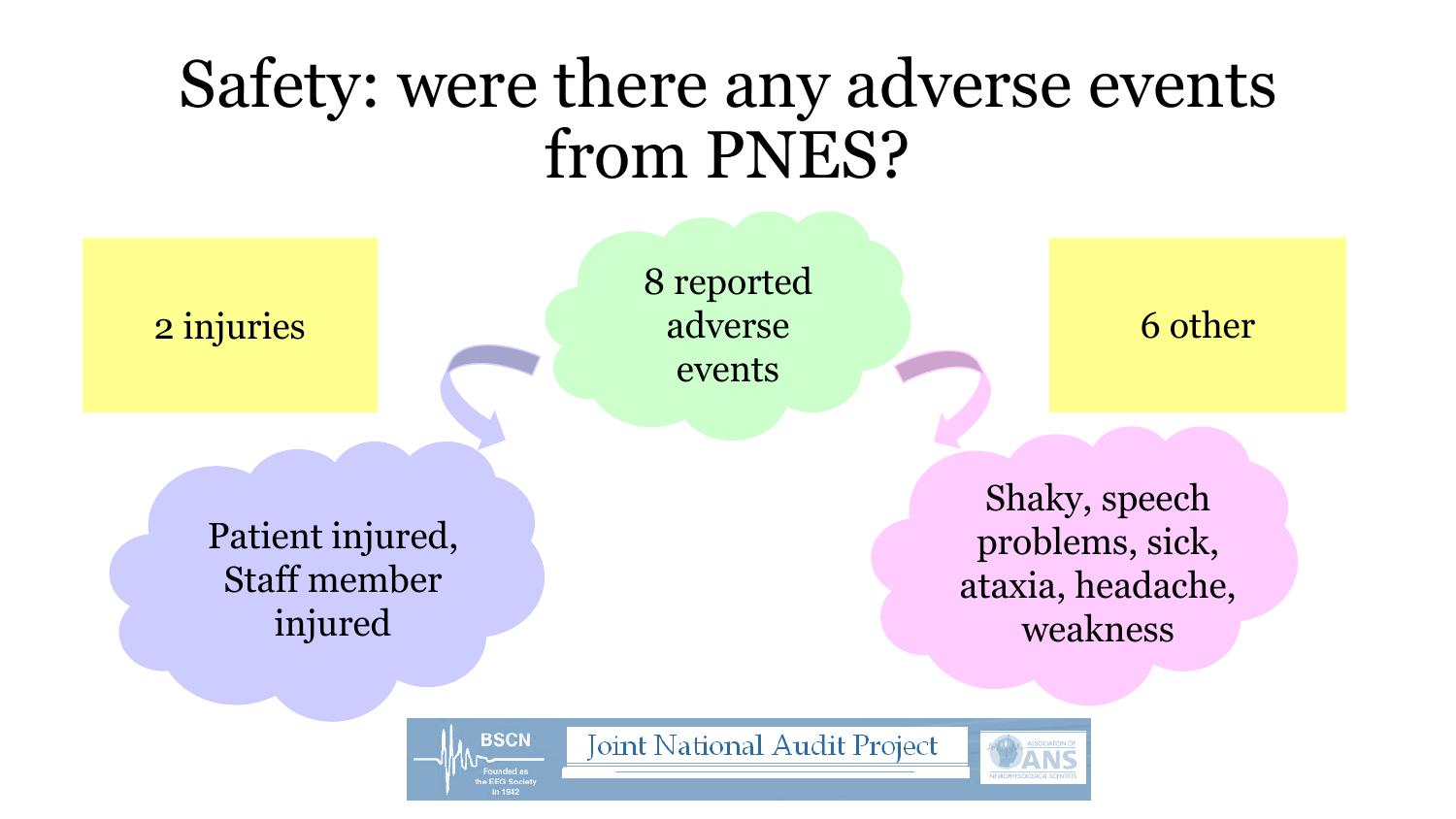#### Safety: was there help for the more severe PNES?

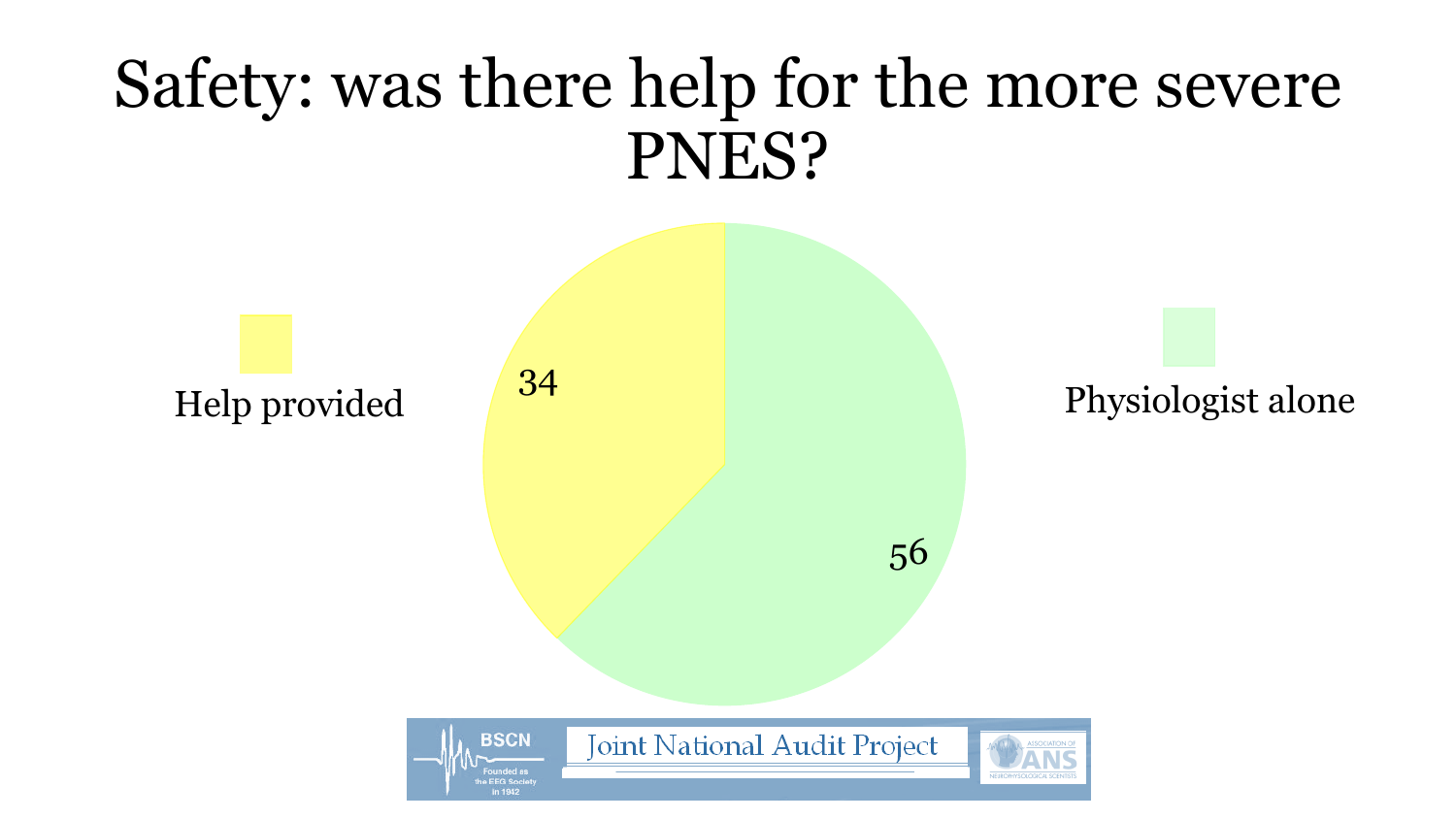### Conclusions

#### The role of verbal suggestion in inducing PNES

- At present one third of EEGs for NEAD utilise suggestive techniques
- Suggestion significantly improves the yield of PNES
- The more times suggestion used during the EEG the better the yield
- Suggestion does not increase the provocation of non-habitual attacks Other factors which may influence capture of PNES
- Prolonged recordings of over 30 minutes do not improve the yield of PNES
- Presence of professional personnel in the room improves yield of PNES
- PNES rarely occur only before electrodes are attached or when they have been removed

#### Patient safety in EEG for PNES

- Adverse events rarely occurred during PNES
- Additional professional help for severe PNES was given in a third of attacks

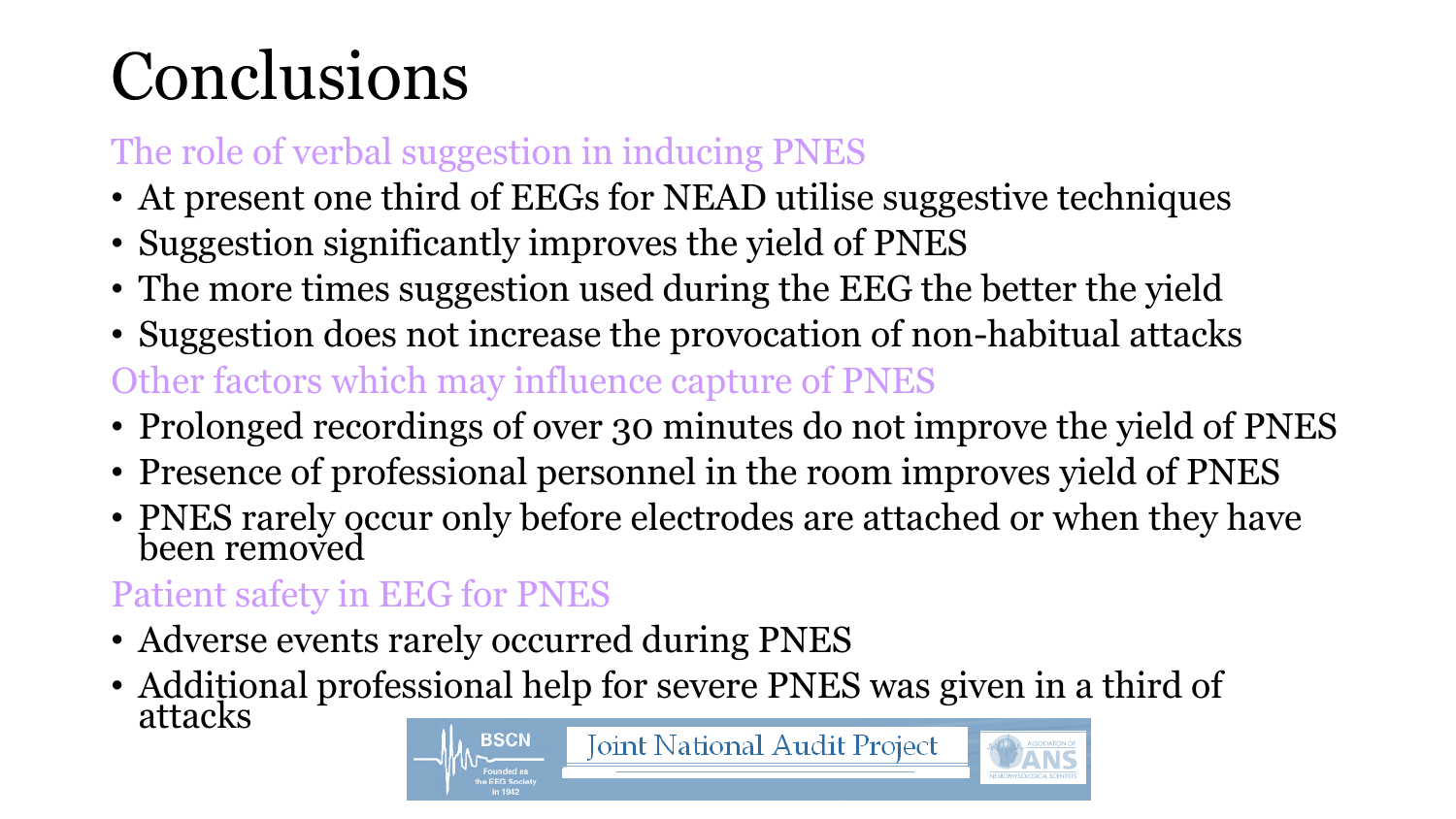#### Standards for EEG performed where NEAD forms part of the differential diagnosis

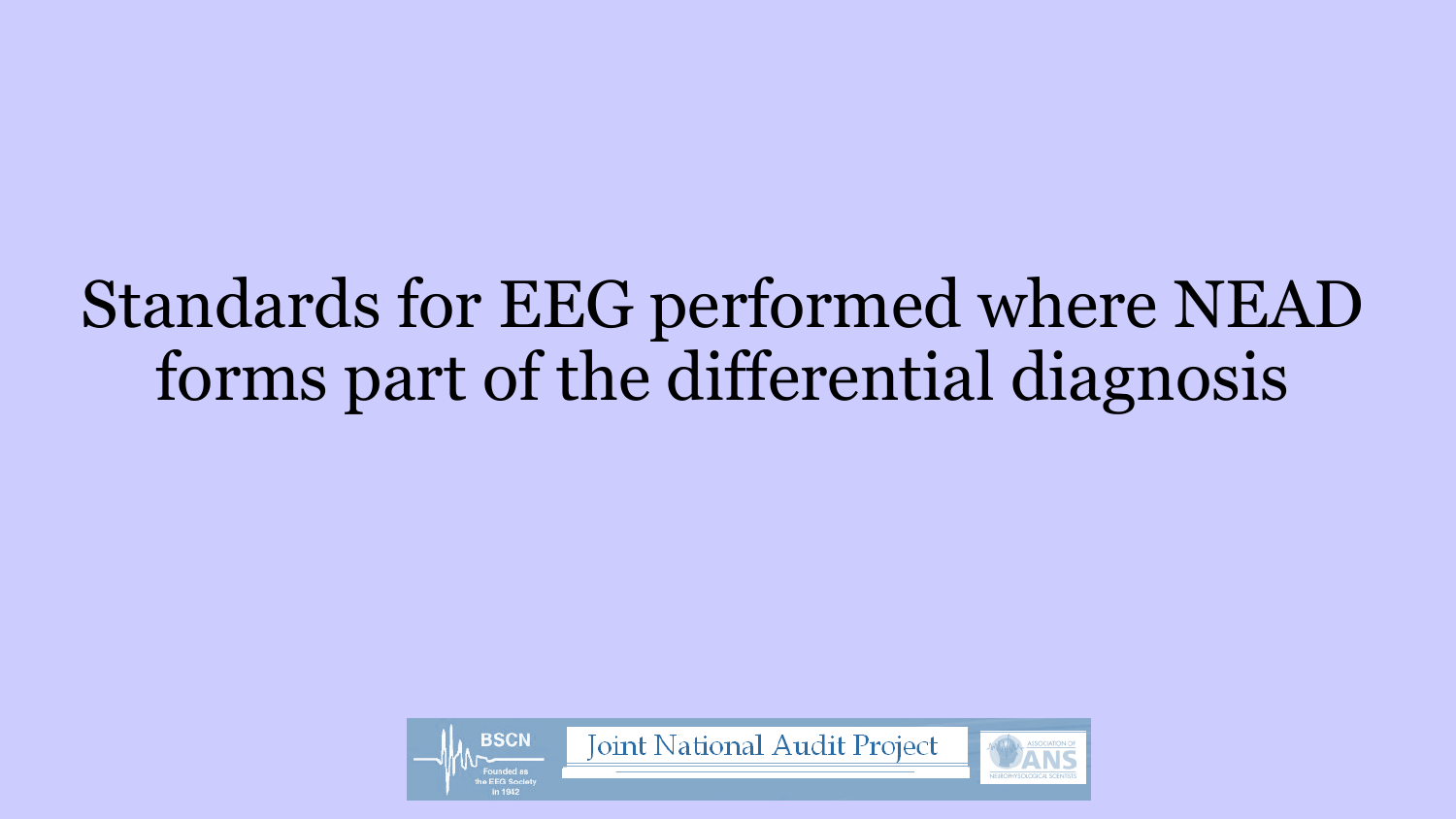**Standard 1:** The information sent to the patient prior to their appointment requests they are accompanied by a witness who has observed previous attacks.

**Standard 2**: Video recording is initiated from the time of entry into the clinical room and continues until the patient departs (subject to patient consent).

**Standard 3:** The recording physiologist obtains a clinical history from the patient/witness including a detailed description of the habitual attacks.

**Guideline:** The physiologist confirms the attack type with the patient/witness by repeating back to them the description. This confirmation of attack semiology is documented with the clinical history by the physiologist.

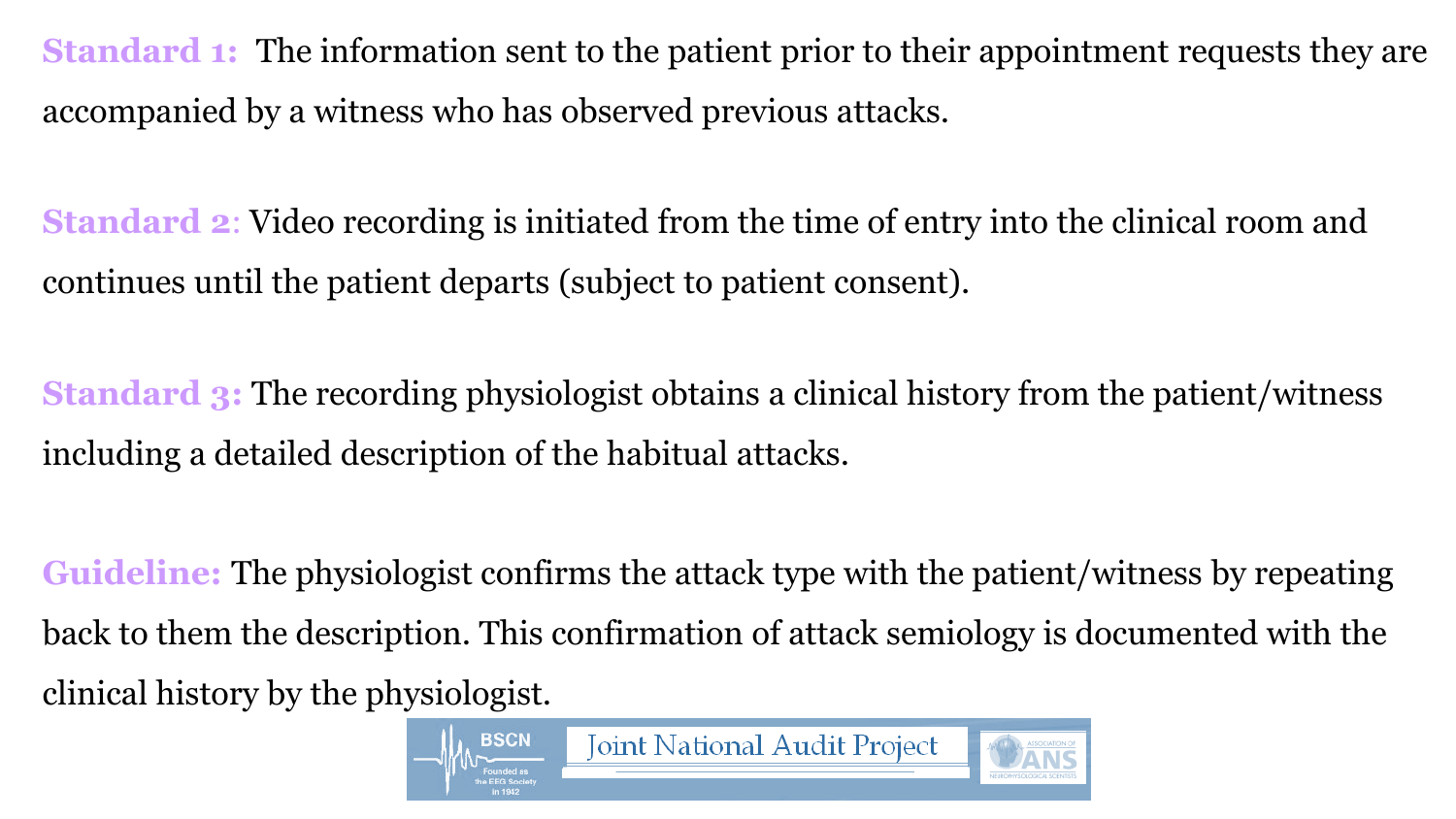**Standard 4:** Verbal suggestion is used in adults and children

- The recording physiologist emphasises the importance of capturing a typical attack
- The possibility of activation techniques (photic stimulation and hyperventilation) inducing typical attacks is stated both before recording and again prior to each activation technique.
- The use of verbal suggestion is documented in the report including if verbal suggestion was used to encourage the attack to end.

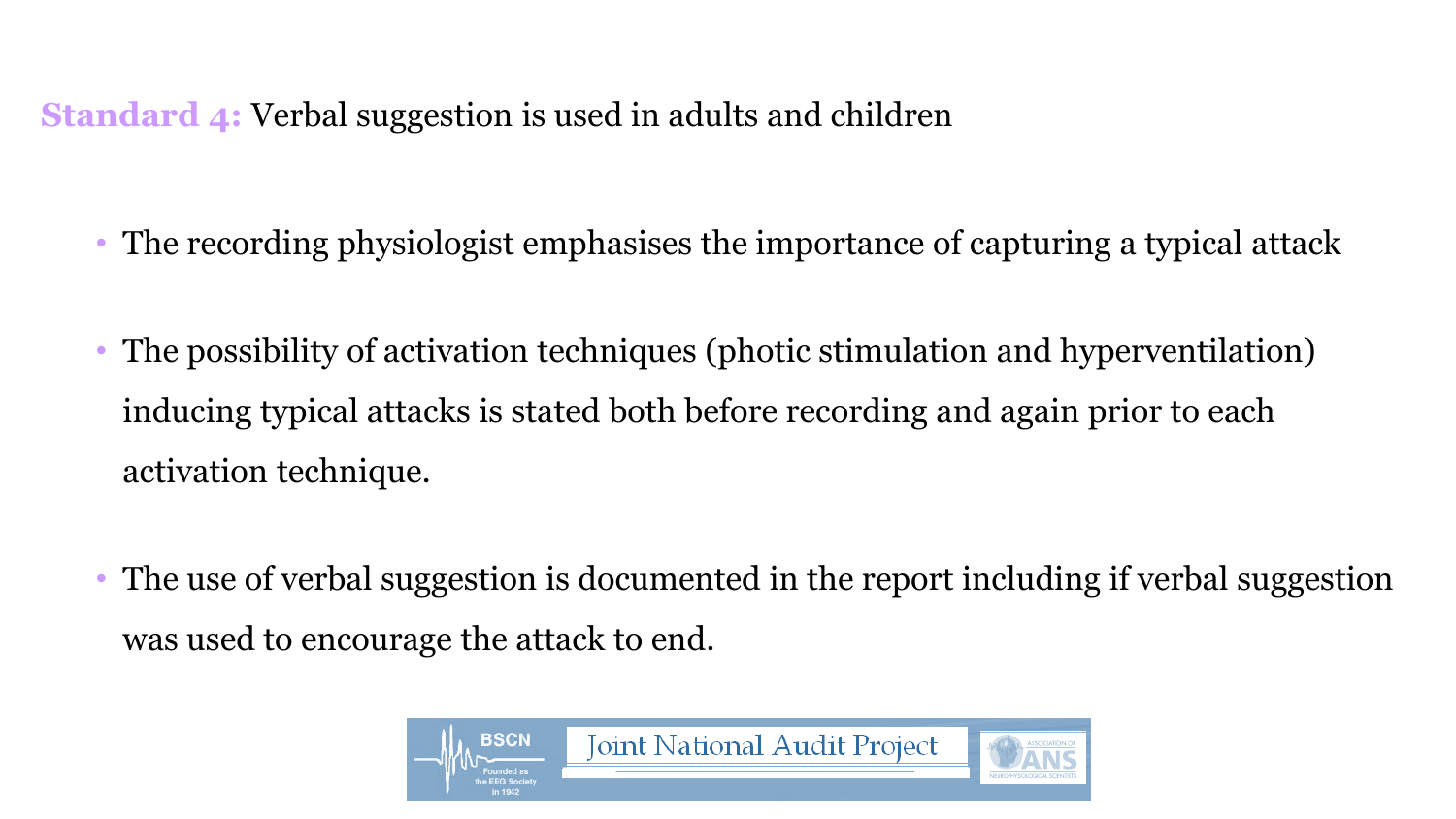**Guideline:** A standardised dialogue is used for verbal suggestion techniques Example:

- *You have been referred so we can diagnose your condition and you can receive the right treatment*
- *To make the diagnosis it is important to record one your attacks*
- *We will ask you to do deep breathing and show you flashing lights*
- *This might help bring on one of your usual attacks by putting some stress on your system*
- *You will be quite safe if an attack occurs*
- *Please let me know if you feel your symptoms coming on during the EEG*

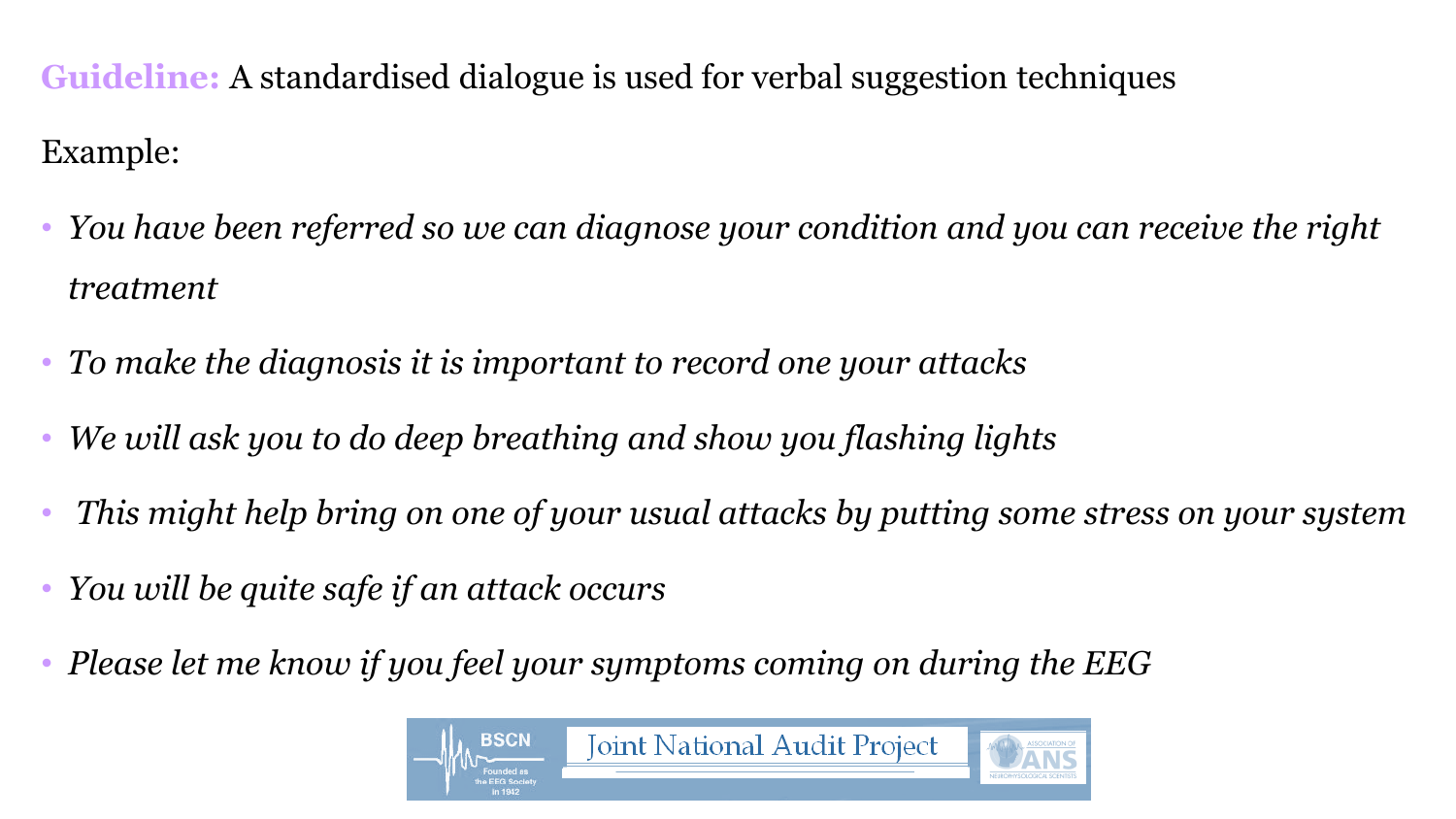**Standard 5:** The EEG recording is continued for at least 5 minutes after the cessation of the final activation technique

**Standard 6:** Additional staff are available to assist with patient/staff safety in case of nonepileptic attacks with severe motor manifestations.

**Guideline:** Additional staff are present for the duration of the EEG to improve likelihood of a clinical attack occurring.

**Standard 7:** During a non-epileptic attack, ictal testing is performed including tests of responsiveness (e.g. to verbal command) and avoidance testing (e.g. resistance to eye opening, position of dropped arm).

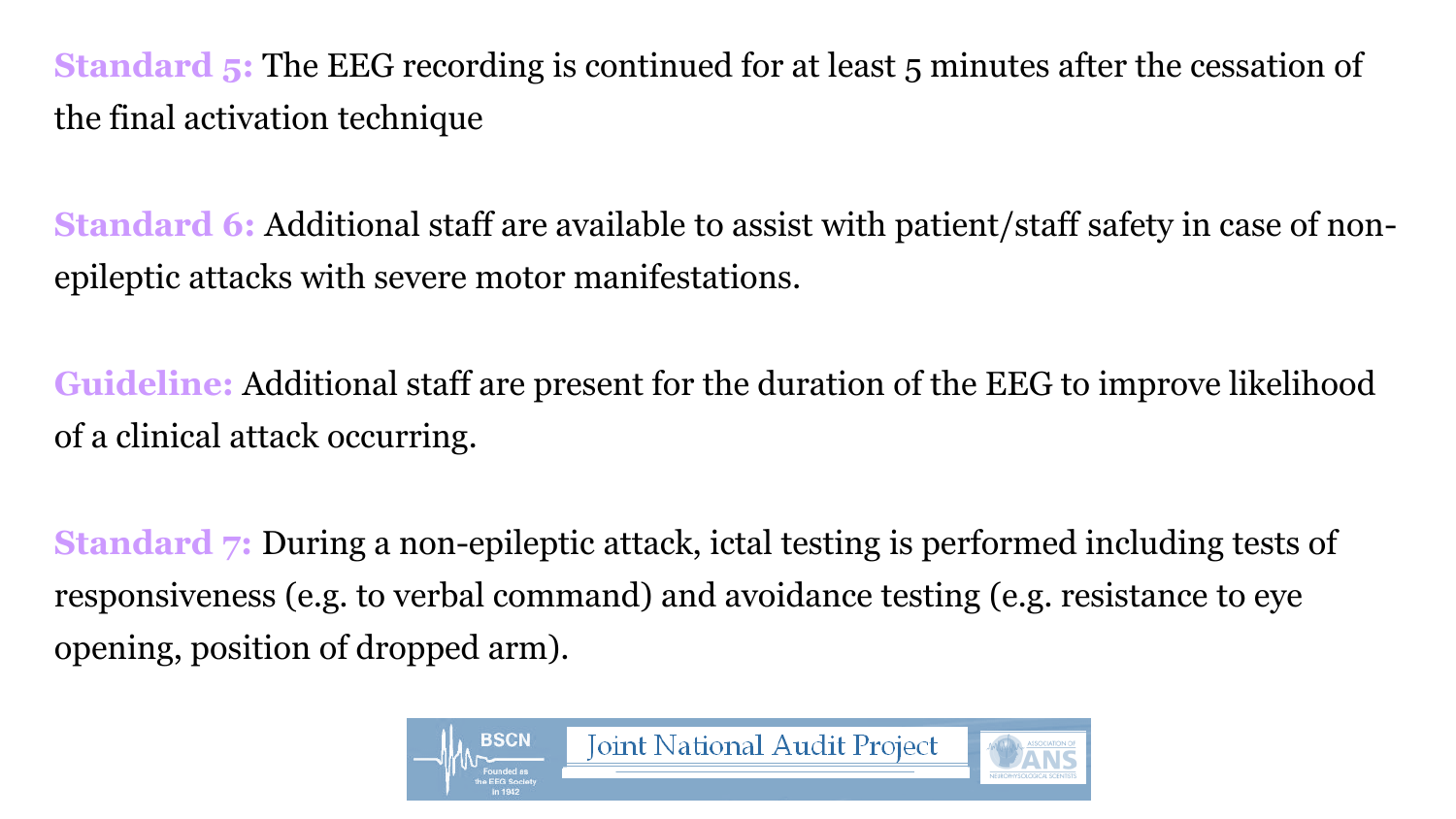**Standard 8:** Confirmation that the recorded attack was of the habitual type is obtained from the patient and/or witness and this is stipulated in the report.

**Standard 9:** The semiology and approximate length of the captured attack(s) are described in the factual report.

**Standard 10:** The report describes the EEG appearances including the presence of alpha and other normal rhythms before, after and during the attack.

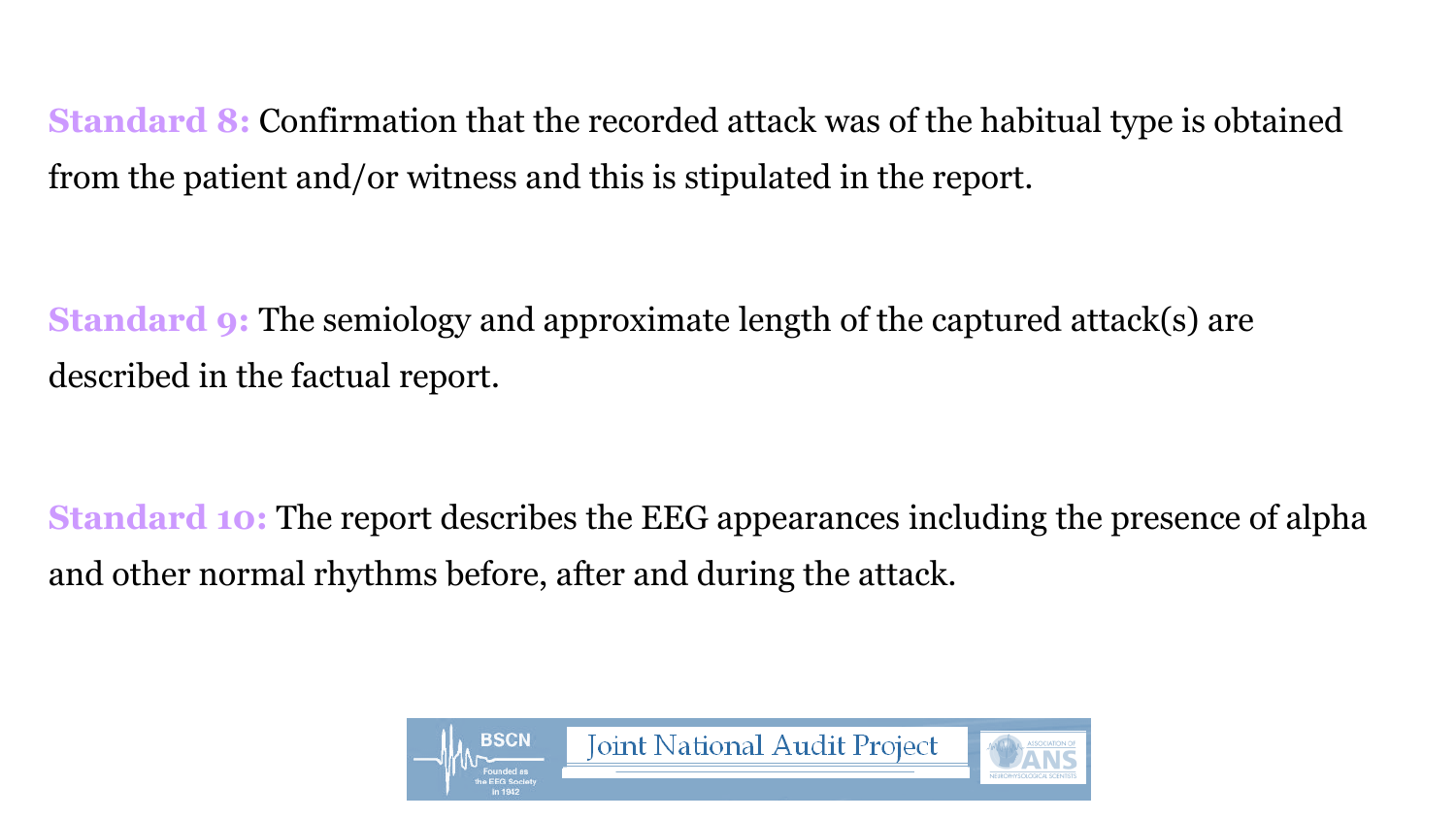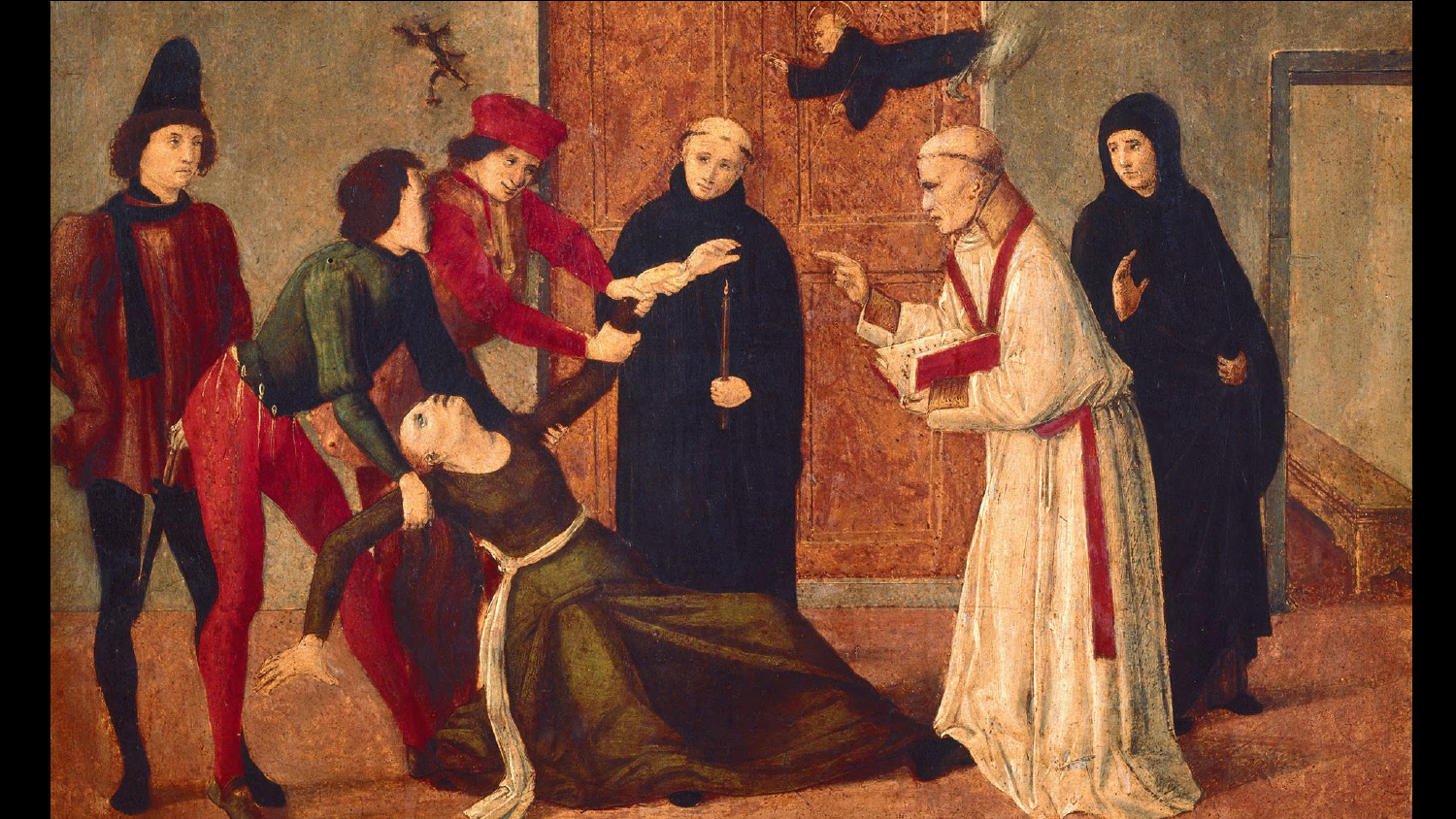#### When was suggestion used?

Number of EEGs where suggestion used at these points

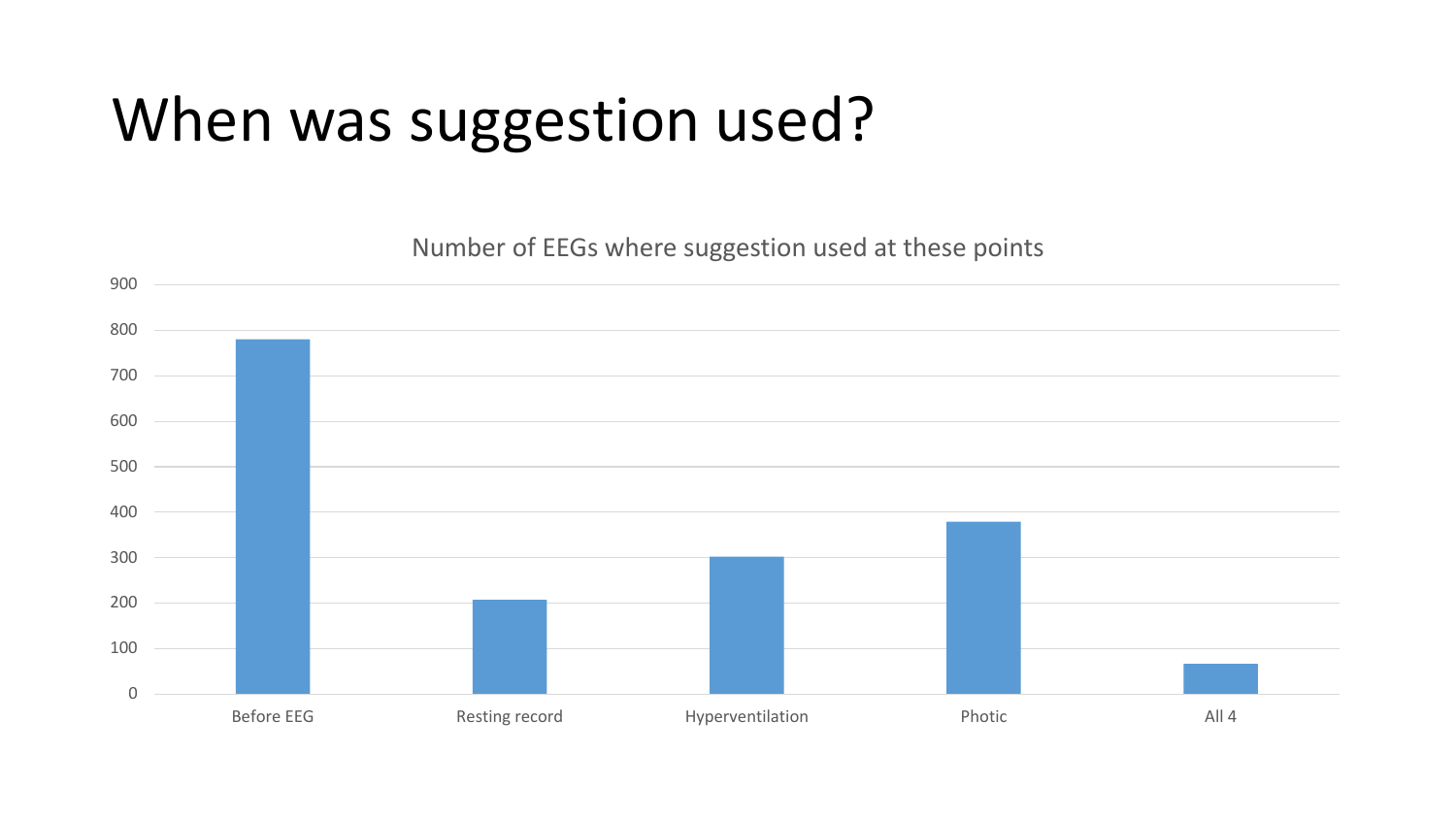#### Yield of seizures according to length of EEG:

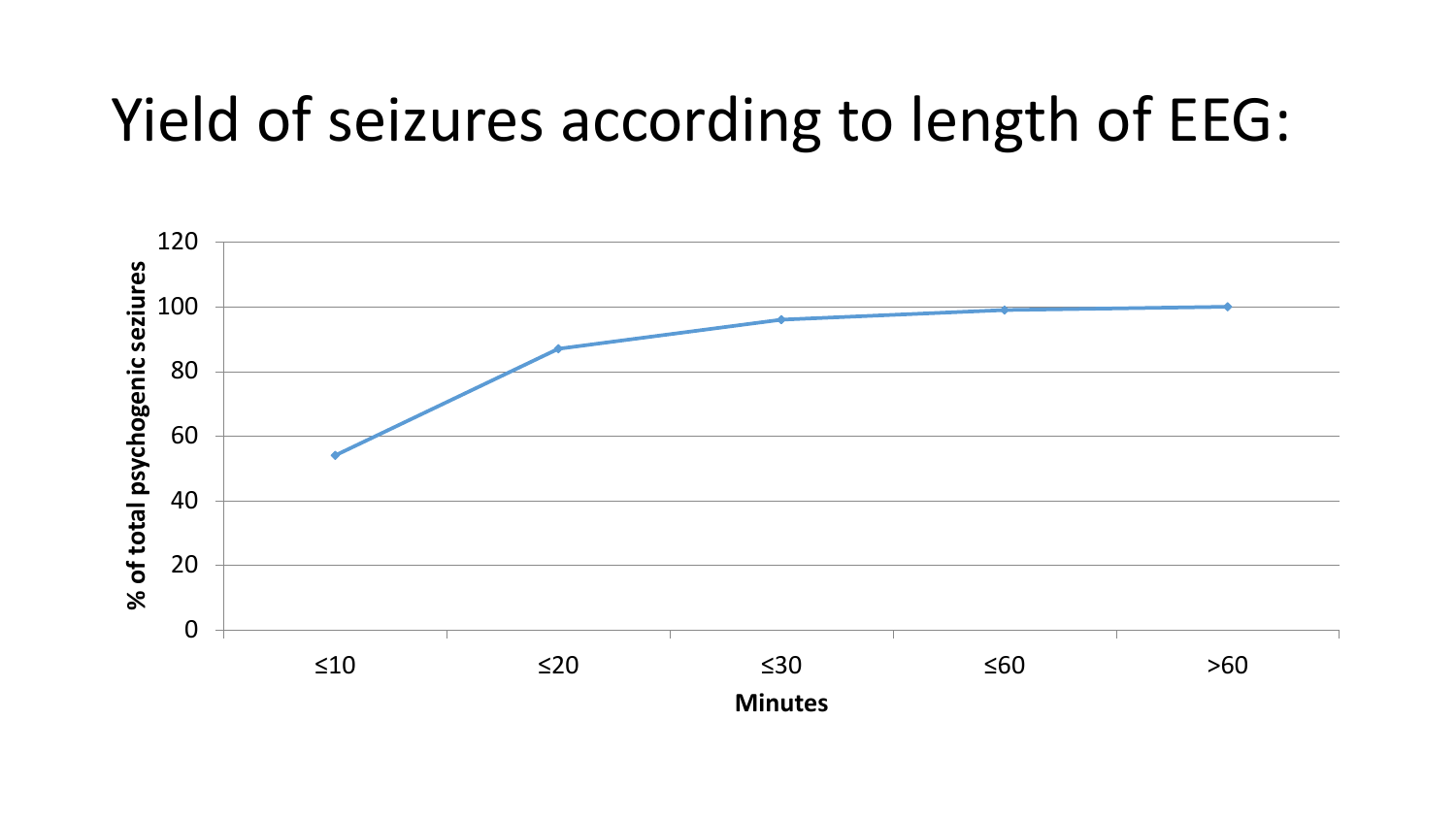#### Do patients with PNES have IEDs?